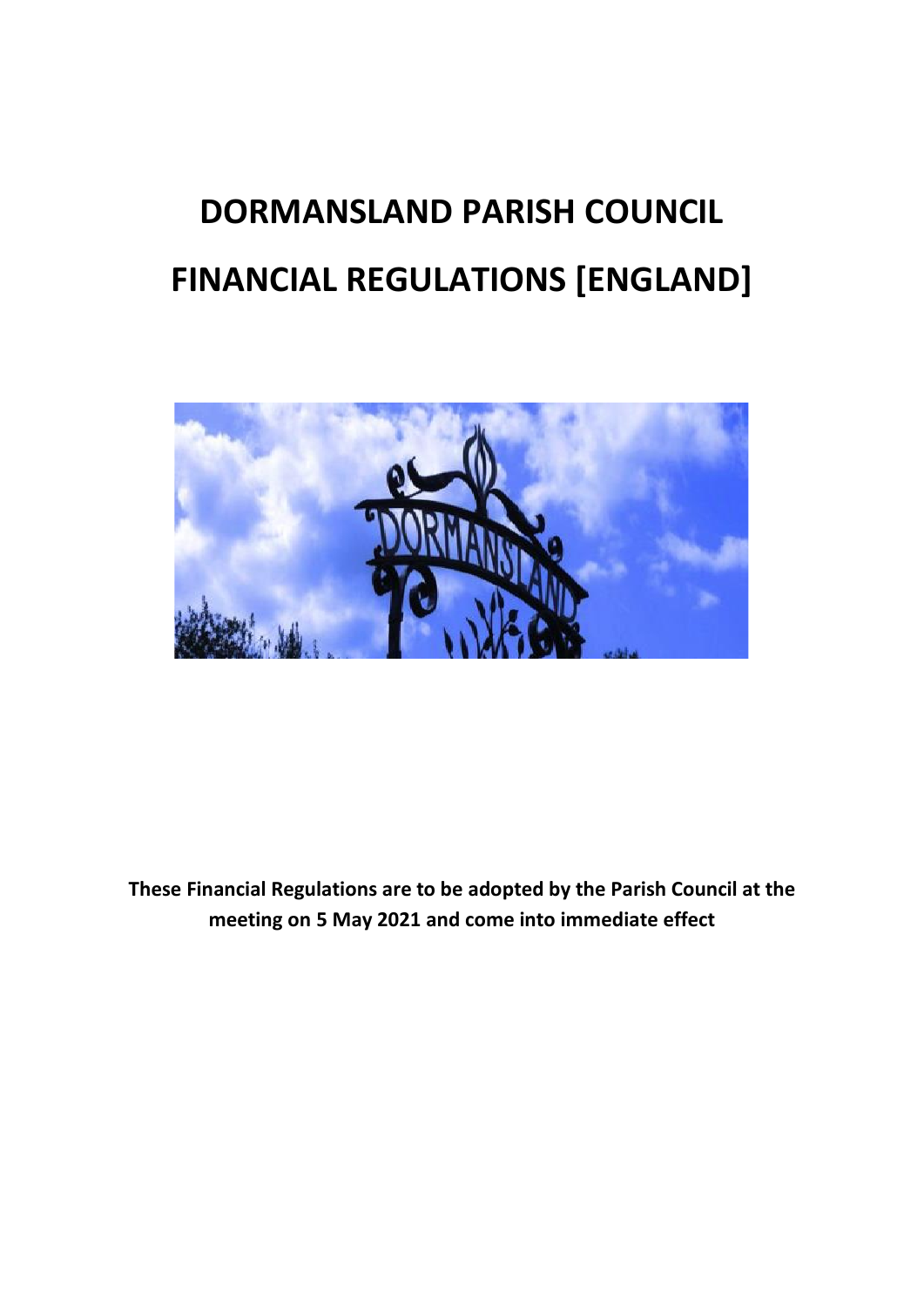#### 1. General

- 2. Accounting and audit (internal and external)
- 3. Annual estimates (budget) and forward planning
- 4. Budgetary control and authority to spend
- 5. Banking arrangements and authorisation of payments
- 6. Instructions for the making of payments
- 7. Payment of salaries
- 8. Loans and investments
- 9. Income
- 10. Orders for work, goods and services
- 11. Contracts
- 13. Assets, properties and estates
- 14. Insurance
- 15. Risk management
- 16. Suspension and revision of Financial Regulations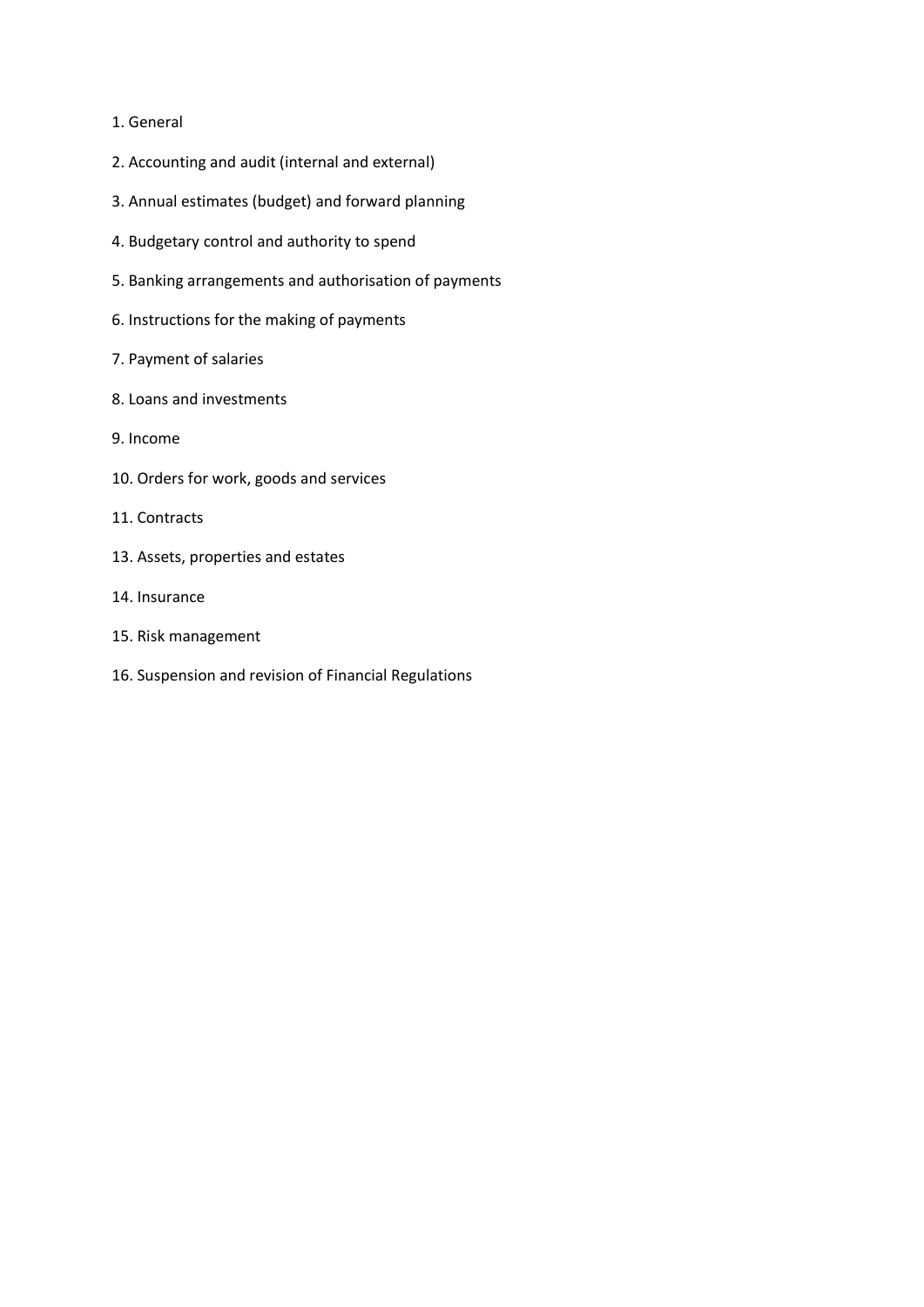These Financial Regulations were adopted by the council at its meeting held on 5 May 2021.

# **1. General**

- 1.1. These financial regulations govern the conduct of financial management by the council and may only be amended or varied by resolution of the council. Financial regulations are one of the council's three governing policy documents providing procedural guidance for members and officers. Financial regulations must be observed in conjunction with the council's standing orders and any individual financial regulations relating to contracts.
- 1.2. The council is responsible in law for ensuring that its financial management is adequate and effective and that the council has a sound system of internal control which facilitates the effective exercise of the council's functions, including arrangements for the management of risk.
- 1.3. The council's accounting control systems must include measures:
	- for the timely production of accounts;
	- that provide for the safe and efficient safeguarding of public money;
	- to prevent and detect inaccuracy and fraud; and
	- identifying the duties of officers.
- 1.4 These financial regulations demonstrate how the council meets these responsibilities and requirements.
- 1.5 At least once a year, prior to approving the Annual Governance Statement, the council must review the effectiveness of its system of internal control which shall be in accordance with proper practices.
- 1.6 Deliberate or wilful breach of these Regulations by an employee may give rise to disciplinary proceedings.
- 1.7 Members of council are expected to follow the instructions within these Regulations and not to entice employees to breach them. Failure to follow instructions within these Regulations brings the office of councillor into disrepute.
- 1.8 The Responsible Financial Officer (RFO) holds a statutory office to be appointed by the council. The Clerk has been appointed as RFO for this council and these regulations will apply accordingly.
- 1.9 The RFO;
	- acts under the policy direction of the council;
	- administers the council's financial affairs in accordance with all Acts, Regulations and proper practices;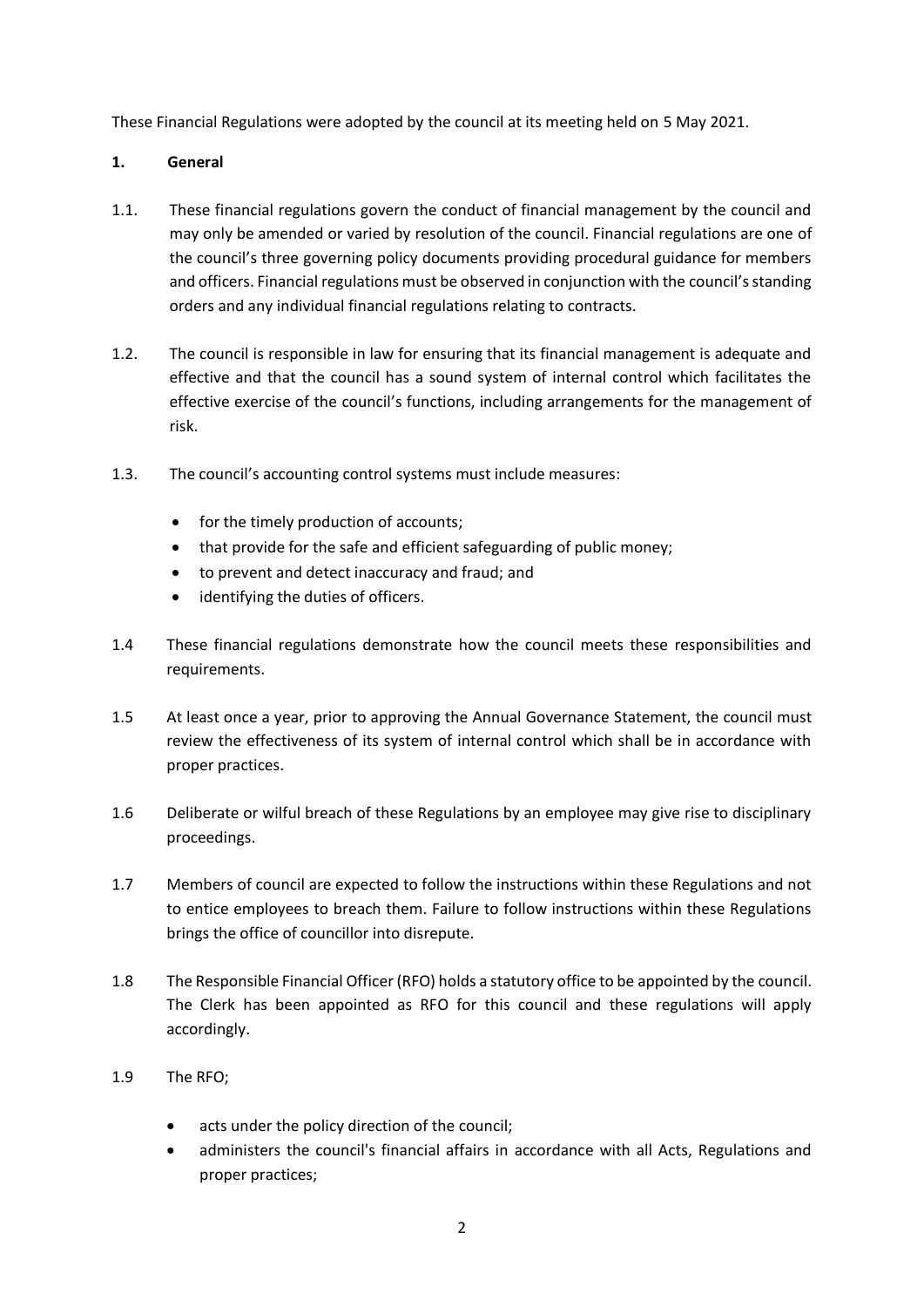- determines on behalf of the council its accounting records and accounting control systems;
- ensures the accounting control systems are observed;
- maintains the accounting records of the council up to date in accordance with proper practices;
- assists the council to secure economy, efficiency and effectiveness in the use of its resources; and
- produces financial management information as required by the council.
- 1.10 The accounting records determined by the RFO shall be sufficient to show and explain the council's transactions and to enable the RFO to ensure that any income and expenditure account and statement of balances, or record of receipts and payments and additional information, as the case may be, or management information prepared for the council from time to time comply with the Accounts and Audit Regulations.
- 1.11 The accounting records determined by the RFO shall in particular contain:
	- entries from day to day of all sums of money received and expended by the council and the matters to which the income and expenditure or receipts and payments account relate;
	- a record of the assets and liabilities of the council; and
	- wherever relevant, a record of the council's income and expenditure in relation to claims made, or to be made, for any contribution, grant or subsidy.
- 1.12 The accounting control systems determined by the RFO shall include:
	- procedures to ensure that the financial transactions of the council are recorded as soon as reasonably practicable and as accurately and reasonably as possible;
	- procedures to enable the prevention and detection of inaccuracies and fraud and the ability to reconstruct any lost records;
	- identification of the duties of officers dealing with financial transactions and division of responsibilities of those officers in relation to significant transactions;
	- procedures to ensure that uncollectable amounts, including any bad debts are not submitted to the council for approval to be written off except with the approval of the RFO and that the approvals are shown in the accounting records; and
	- measures to ensure that risk is properly managed.
- 1.13 The council is not empowered by these Regulations or otherwise to delegate certain specified decisions. In particular any decision regarding:
	- setting the final budget or the precept (council tax requirement);
	- approving accounting statements;
	- approving an annual governance statement;
	- borrowing;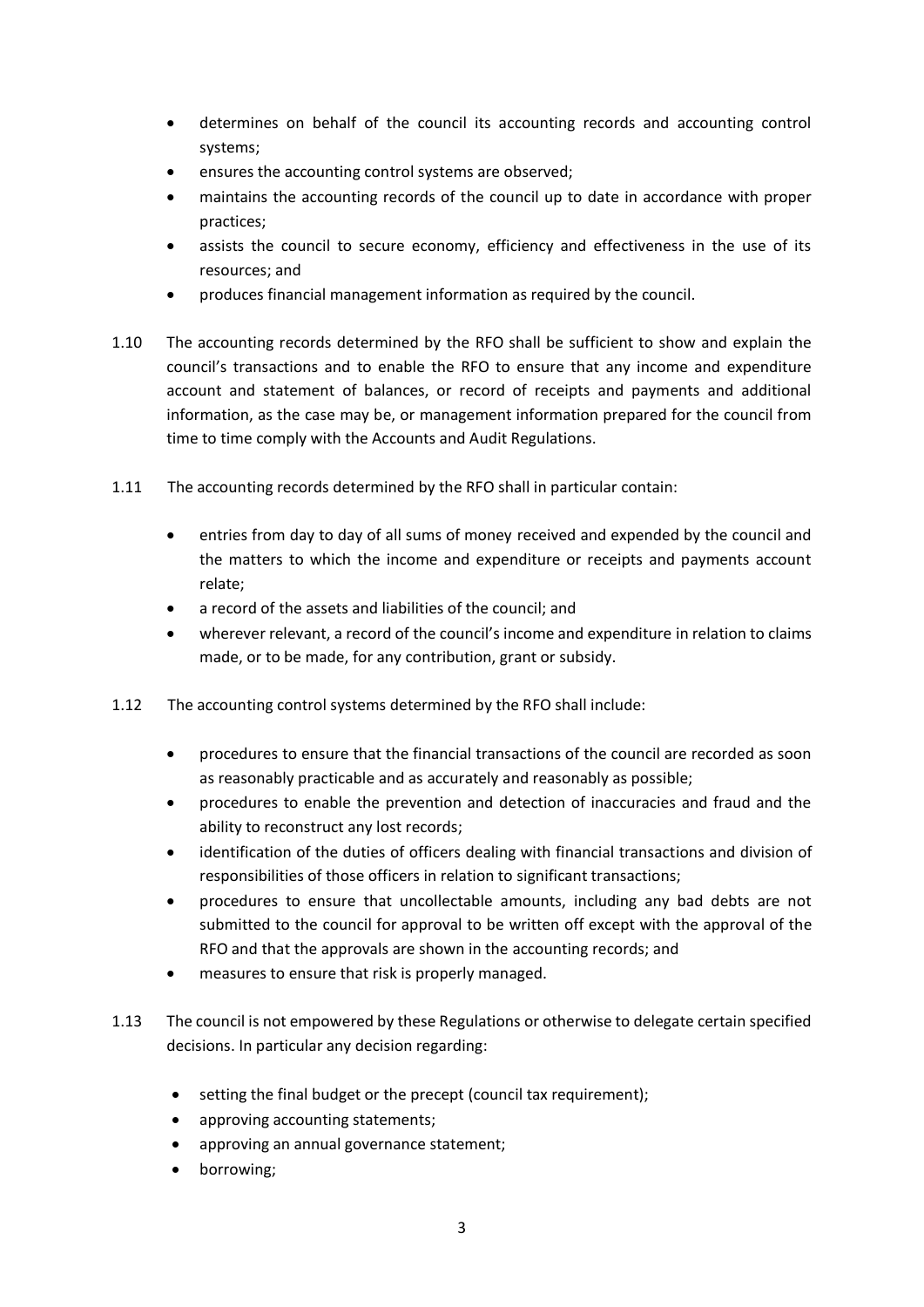- writing off bad debts;
- declaring eligibility for the General Power of Competence; and
- addressing recommendations in any report from the internal or external auditors, shall be a matter for the full council only.
- 1.14 In addition, the council must:
	- determine and keep under regular review the bank mandate for all council bank accounts;
	- approve any grant or a single commitment in excess of £5,000; and
	- in respect of the annual salary for any employee have regard to recommendations about annual salaries of employees made by the relevant committee in accordance with its terms of reference.
- 1.15 In these financial regulations, references to the Accounts and Audit Regulations or 'the regulations' shall mean the regulations issued under the provisions of section 27 of the Audit Commission Act 1998, or any superseding legislation, and then in force unless otherwise specified.

In these financial regulations the term 'proper practice' or 'proper practices' shall refer to guidance issued in *Governance and Accountability for Local Councils - a Practitioners' Guide (England)* issued by the Joint Practitioners Advisory Group (JPAG), available from the websites of NALC and the Society for Local Council Clerks (SLCC).

## **2 Accounting and audit (internal and external)**

- 2.1 All accounting procedures and financial records of the council shall be determined by the RFO in accordance with the Accounts and Audit Regulations, appropriate guidance and proper practices.
- 2.2 On a regular basis, at least once in each quarter, and at each financial year end, a member other than the Chairman shall be appointed to verify bank reconciliations (for all accounts) produced by the RFO. The member shall sign the reconciliations and the original bank statements (or similar document) as evidence of verification. This activity shall on conclusion be reported, including any exceptions, to and noted by the council.
- 2.3 The RFO shall complete the annual statement of accounts, annual report, and any related documents of the council contained in the Annual Return (as specified in proper practices) as soon as practicable after the end of the financial year and having certified the accounts shall submit them and report thereon to the council within the timescales set by the Accounts and Audit Regulations.
- 2.4 The council shall ensure that there is an adequate and effective system of internal audit of its accounting records, and of its system of internal control in accordance with proper practices. Any officer or member of the council shall make available such documents and records as appear to the council to be necessary for the purpose of the audit and shall, as directed by the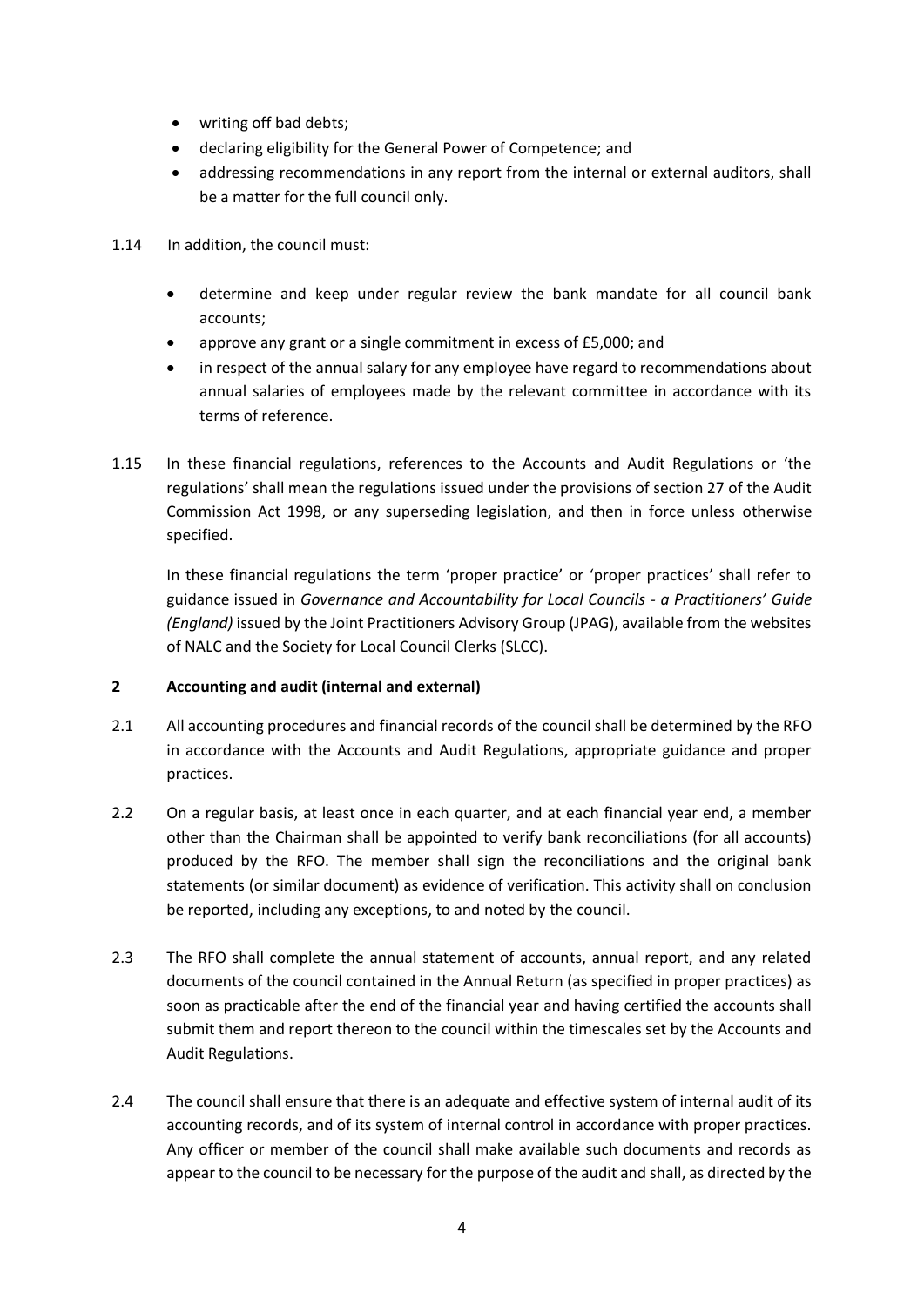council, supply the RFO, internal auditor, or external auditor with such information and explanation as the council considers necessary for that purpose.

- 2.5 The internal auditor shall be appointed by and shall carry out the work in relation to internal controls required by the council in accordance with proper practices.
- 2.6 The internal auditor shall:
	- be competent and independent of the financial operations of the council;
	- report to council in writing, or in person, on a regular basis with a minimum of one annual written report during each financial year;
	- to demonstrate competence, objectivity and independence, be free from any actual or perceived conflicts of interest, including those arising from family relationships; and
	- has no involvement in the financial decision making, management or control of the council.
- 2.7 Internal or external auditors may not under any circumstances:
	- perform any operational duties for the council;
	- initiate or approve accounting transactions; or
	- direct the activities of any council employee, except to the extent that such employees have been appropriately assigned to assist the internal auditor.
- 2.8 For the avoidance of doubt, in relation to internal audit the terms 'independent' and 'independence' shall have the same meaning as is described in proper practices.
- 2.9 The RFO shall make arrangements for the exercise of electors' rights in relation to the accounts including the opportunity to inspect the accounts, books, and vouchers and display or publish any notices and statements of account required by Audit Commission Act 1998, or any superseding legislation, and the Accounts and Audit Regulations.
- 2.10 The RFO shall, without undue delay, bring to the attention of all councillors any correspondence or report from internal or external auditors.

## **3 Annual estimates (budget) and forward planning**

- 3.1 Each committee (if any) shall review its three-year forecast of revenue and capital receipts and payments. Having regard to the forecast, it shall thereafter formulate and submit proposals for the following financial year to the council not later than the end of November each year including any proposals for revising the forecast.
- 3.2 The RFO must each year, by no later than November, prepare detailed estimates of all receipts and payments including the use of reserves and all sources of funding for the following financial year in the form of a budget to be considered by the council.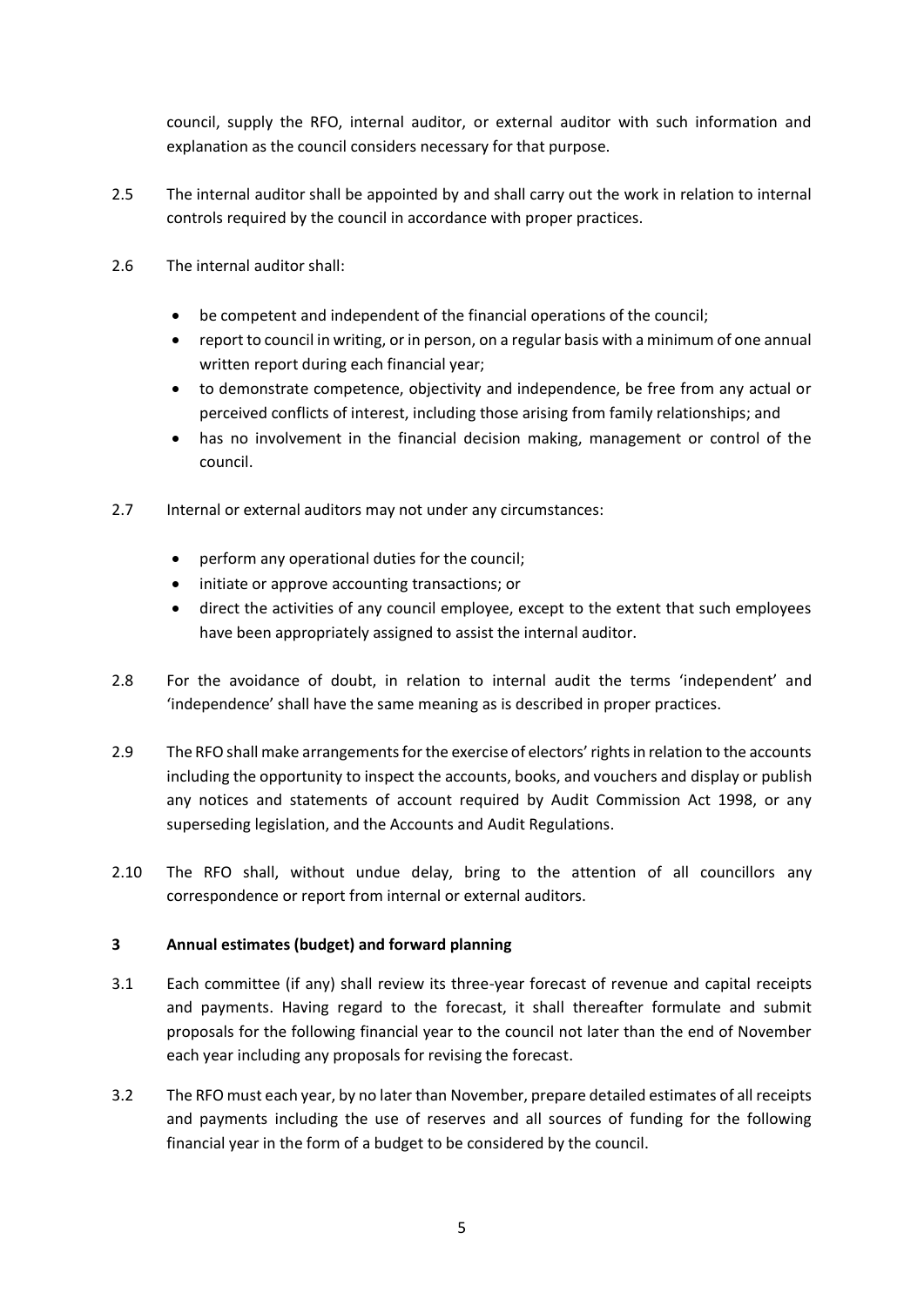- 3.3 The council shall consider annual budget proposals in relation to the council's three year forecast of revenue and capital receipts and payments including recommendations for the use of reserves and sources of funding and update the forecast accordingly.
- 3.4 The council shall fix the precept (council tax requirement), and relevant basic amount of council tax to be levied for the ensuing financial year not later than by the end of January each year. The RFO shall issue the precept to the billing authority and shall supply each member with a copy of the approved annual budget.
- 3.5 The approved annual budget shall form the basis of financial control for the ensuing year.

# **4 Budgetary control and authority to spend**

Expenditure on revenue items may be authorised up to the amounts included for that class of expenditure in the approved budget. This authority is to be determined by:

- the council for all items over £1,000;
- a duly delegated committee of the council for items over £500;
- the Clerk, in conjunction with Chairman of Council or Chairman of the appropriate committee, for any items below £500.

Such authority is to be evidenced by a Minute or by an authorisation slip duly signed by the Clerk, and where necessary also by the appropriate Chairman.

Contracts may not be disaggregated to avoid controls imposed by these regulation.

- 4.1 No expenditure may be authorised that will exceed the amount provided in the revenue budget for that class of expenditure other than by resolution of the council, or duly delegated committee. During the budget year and with the approval of council having considered fully the implications for public services, unspent and available amounts may be moved to other budget headings or to an earmarked reserve as appropriate ('virement').
- 4.2 Unspent provisions in the revenue or capital budgets for completed projects shall not be carried forward to a subsequent year.
- 4.3 The salary budgets are to be reviewed at least annually in October for the following financial year and such review shall be evidenced by a hard copy schedule signed by the Clerk and the Chairman of Council committee. The RFO will inform committees of any changes impacting on their budget requirement for the coming year in good time.
- 4.4 In cases of extreme risk to the delivery of council services, the clerk may authorise revenue expenditure on behalf of the council which in the clerk's judgement it is necessary to carry out. Such expenditure includes repair, replacement or other work, whether or not there is any budgetary provision for the expenditure, subject to a limit of £500. The Clerk shall report such action to the chairman as soon as possible and to the council as soon as practicable thereafter.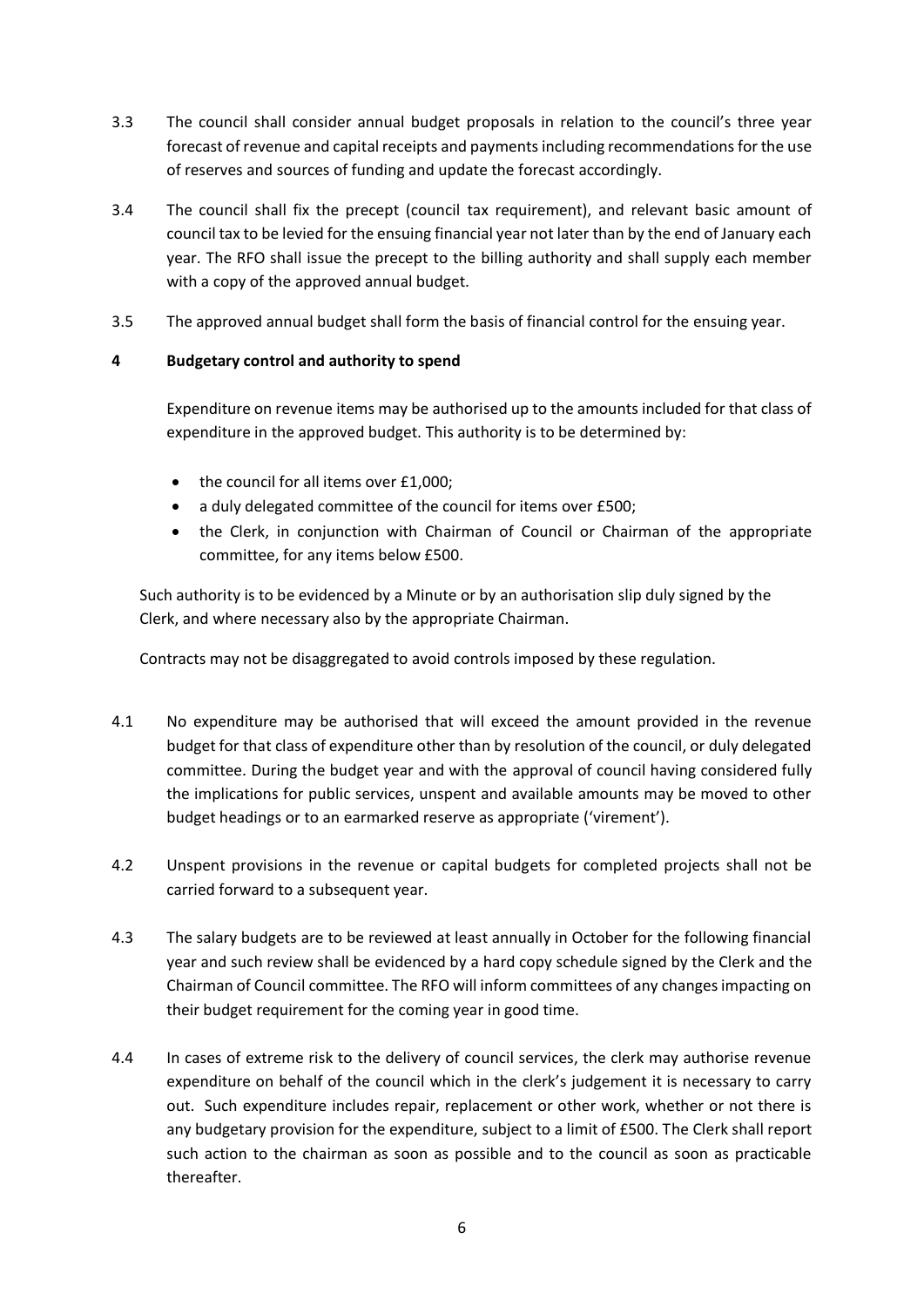- 4.5 No expenditure shall be authorised in relation to any capital project and no contract entered into or tender accepted involving capital expenditure unless the council is satisfied that the necessary funds are available and the requisite borrowing approval has been obtained.
- 4.6 All capital works shall be administered in accordance with the council's standing orders and financial regulations relating to contracts.
- 4.7 The RFO shall regularly provide the council with a statement of receipts and payments to date under each head of the budgets, comparing actual expenditure to the appropriate date against that planned as shown in the budget. These statements are to be prepared at least at the end of each financial quarter and shall show explanations of material variances. For this purpose "material" shall be in excess of £200 or 15% of the budget.
- 4.8 Changes in earmarked reserves shall be approved by council as part of the budgetary control process.

## **5 Banking arrangements and authorisation of payments**

- 5.1 The council's banking arrangements, including the bank mandate, shall be made by the RFO and approved by the council; banking arrangements may not be delegated to a committee. They shall be regularly reviewed for safety and efficiency.
- 5.2 The RFO shall prepare a schedule of payments requiring authorisation, forming part of the Agenda for the Meeting and, together with the relevant invoices, present the schedule to council. The council shall review the schedule for compliance and, having satisfied itself shall authorise payment by a resolution of the council. The approved schedule shall be ruled off and initialled by the Chairman of the Meeting. A detailed list of all payments shall be disclosed within or as an attachment to the minutes of the meeting at which payment was authorised. Personal payments (including salaries, wages, expenses and any payment made in relation to the termination of a contract of employment) may be summarised to remove public access to any personal information.
- 5.3 All invoices for payment shall be examined, verified and certified by the RFO to confirm that the work, goods or services to which each invoice relates has been received, carried out, examined and represents expenditure previously approved by the council.
- 5.4 The RFO shall examine invoices for arithmetical accuracy and analyse them to the appropriate expenditure heading. The RFO shall take all steps to pay all invoices submitted, and which are in order, at the next available council meeting.
- 5.5 The Clerk and RFO shall have delegated authority to authorise the payment of items only in the following circumstances: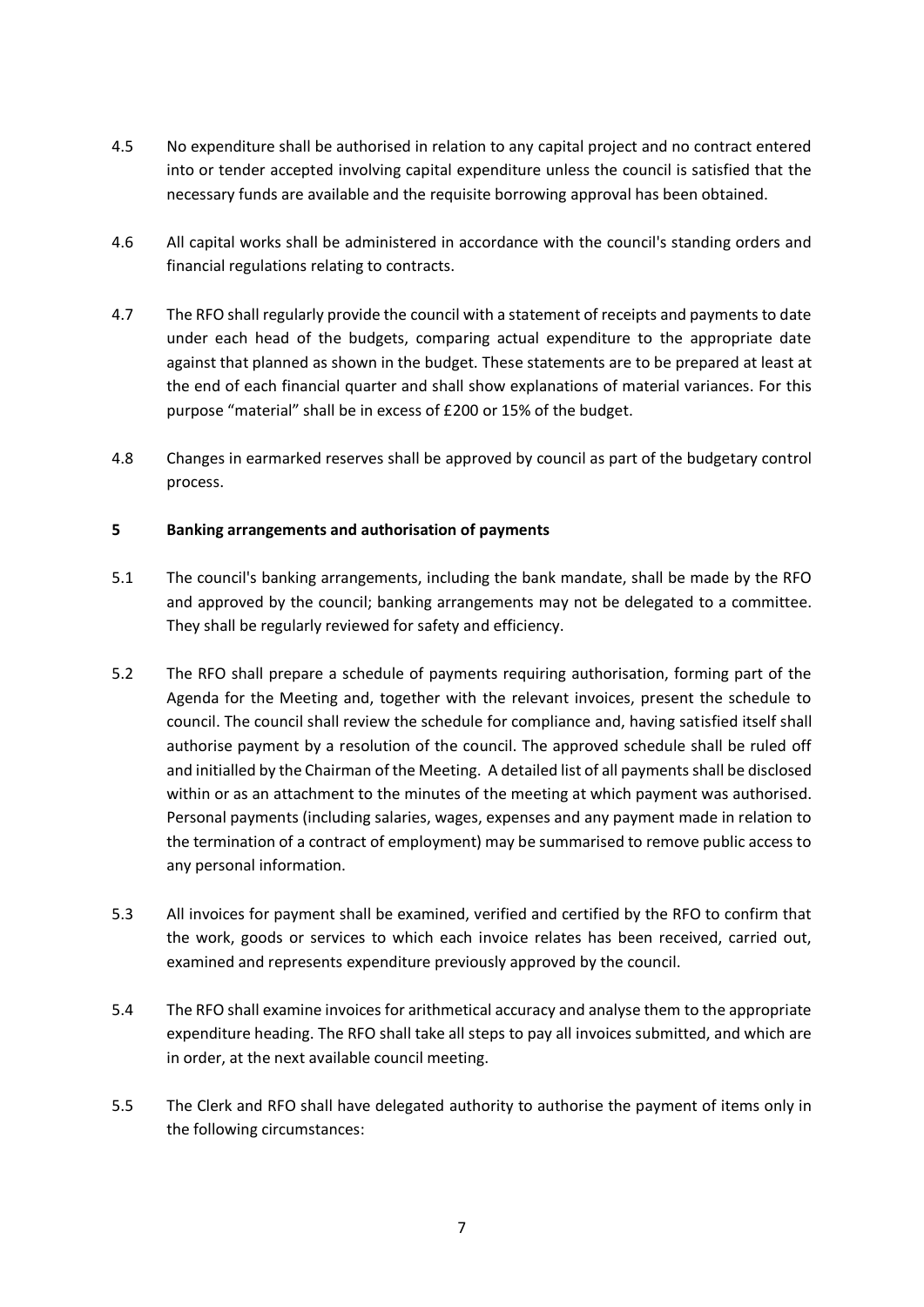- a) If a payment is necessary to avoid a charge to interest under the Late Payment of Commercial Debts (Interest) Act 1998, and the due date for payment is before the next scheduled Meeting of council, where the Clerk and RFO certify that there is no dispute or other reason to delay payment, provided that a list of such payments shall be submitted to the next appropriate meeting of council;
- b) An expenditure item authorised under 5.6 below (continuing contracts and obligations) provided that a list of such payments shall be submitted to the next appropriate meeting of council; or
- c) fund transfers within the councils banking arrangements up to the sum of  $£10,000$ , provided that a list of such payments shall be submitted to the next appropriate meeting of council.
- 5.6 For each financial year the Clerk and RFO shall draw up a list of due payments which arise on a regular basis as the result of a continuing contract, statutory duty, or obligation (such as but not exclusively) Salaries, PAYE and NI, Superannuation Fund and regular maintenance contracts and the like for which council may authorise payment for the year provided that the requirements of regulation 4.1 (Budgetary Controls) are adhered to, provided also that a list of such payments shall be submitted to the next appropriate meeting of council.
- 5.7 A record of regular payments made under 5.6 above shall be drawn up and be signed by two members on each and every occasion when payment is authorised - thus controlling the risk of duplicated payments being authorised and / or made.
- 5.8 In respect of grants a duly authorised committee shall approve expenditure within any limits set by council and in accordance with any policy statement approved by council. Any Revenue or Capital Grant in excess of £5,000 shall before payment, be subject to ratification by resolution of the council.
- 5.9 Members are subject to the Code of Conduct that has been adopted by the council and shall comply with the Code and Standing Orders when a decision to authorise or instruct payment is made in respect of a matter in which they have a disclosable pecuniary or other interest, unless a dispensation has been granted.
- 5.10 The council will aim to rotate the duties of members in these Regulations so that onerous duties are shared out as evenly as possible over time.
- 5.11 Any changes in the recorded details of suppliers, such as bank account records, shall be approved in writing by a Member.

## **6 Instructions for the making of payments**

6.1 The council will make safe and efficient arrangements for the making of its payments.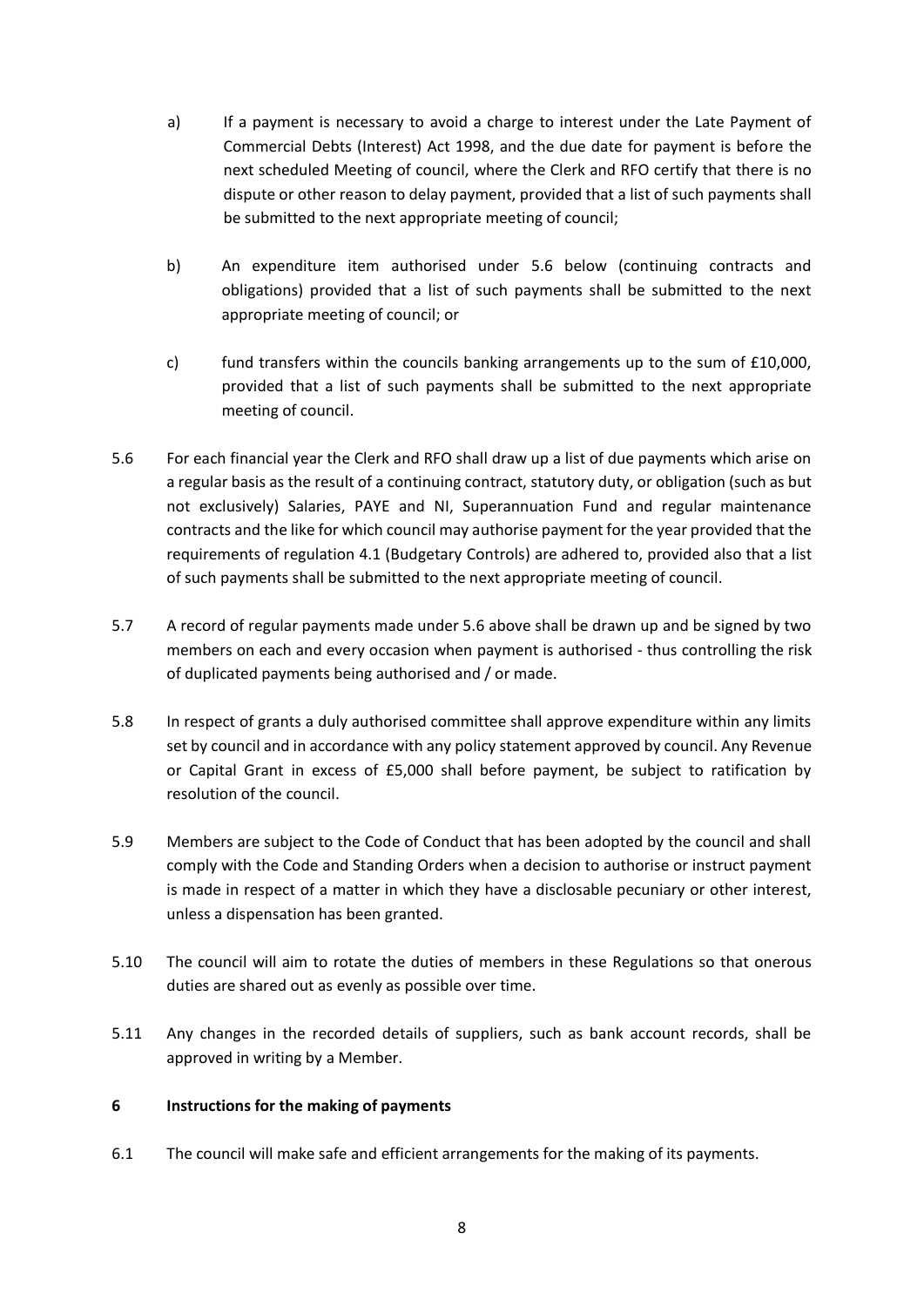- 6.2 Following authorisation under Financial Regulation 5 above, the council, a duly delegated committee or, if so delegated, the Clerk or RFO shall give instruction that a payment shall be made.
- 6.3 All payments shall be affected by cheque or other instructions to the council's bankers, or otherwise, in accordance with a resolution of council.
- 6.4 Cheques or orders for payment drawn on the bank account in accordance with the schedule as presented to council or committee shall be signed by two members of council in accordance with a resolution instructing that payment. A member who is a bank signatory, having a connection by virtue of family or business relationships with the beneficiary of a payment, should not, under normal circumstances, be a signatory to the payment in question.
- 6.5 To indicate agreement of the details shown on the cheque or order for payment with the counterfoil and the invoice or similar documentation, the signatories shall each also initial the cheque counterfoil.
- 6.6 Cheques or orders for payment shall not normally be presented for signature other than at a council or committee meeting (including immediately before or after such a meeting). Any signatures obtained away from such meetings shall be reported to the council at the next convenient meeting.
- 6.7 If thought appropriate by the council, payment for utility supplies (energy, telephone and water) and any National Non-Domestic Rates may be made by variable direct debit provided that the instructions are signed by two members and any payments are reported to council as made. The approval of the use of a variable direct debit shall be renewed by resolution of the council at least every two years.
- 6.8 If thought appropriate by the council, payment for certain items (principally salaries) may be made by banker's standing order provided that the instructions are signed, or otherwise evidenced by two members are retained and any payments are reported to council as made. The approval of the use of a banker's standing order shall be renewed by resolution of the council at least every two years.
- 6.9 If thought appropriate by the council, payment for certain items may be made by BACS or CHAPS methods provided that the instructions for each payment are signed, or otherwise evidenced, by two authorised bank signatories, are retained and any payments are reported to council as made. The approval of the use of BACS or CHAPS shall be renewed by resolution of the council at least every two years.
- 6.10 If thought appropriate by the council payment for certain items may be made by internet banking transfer provided evidence is retained showing which members approved the payment.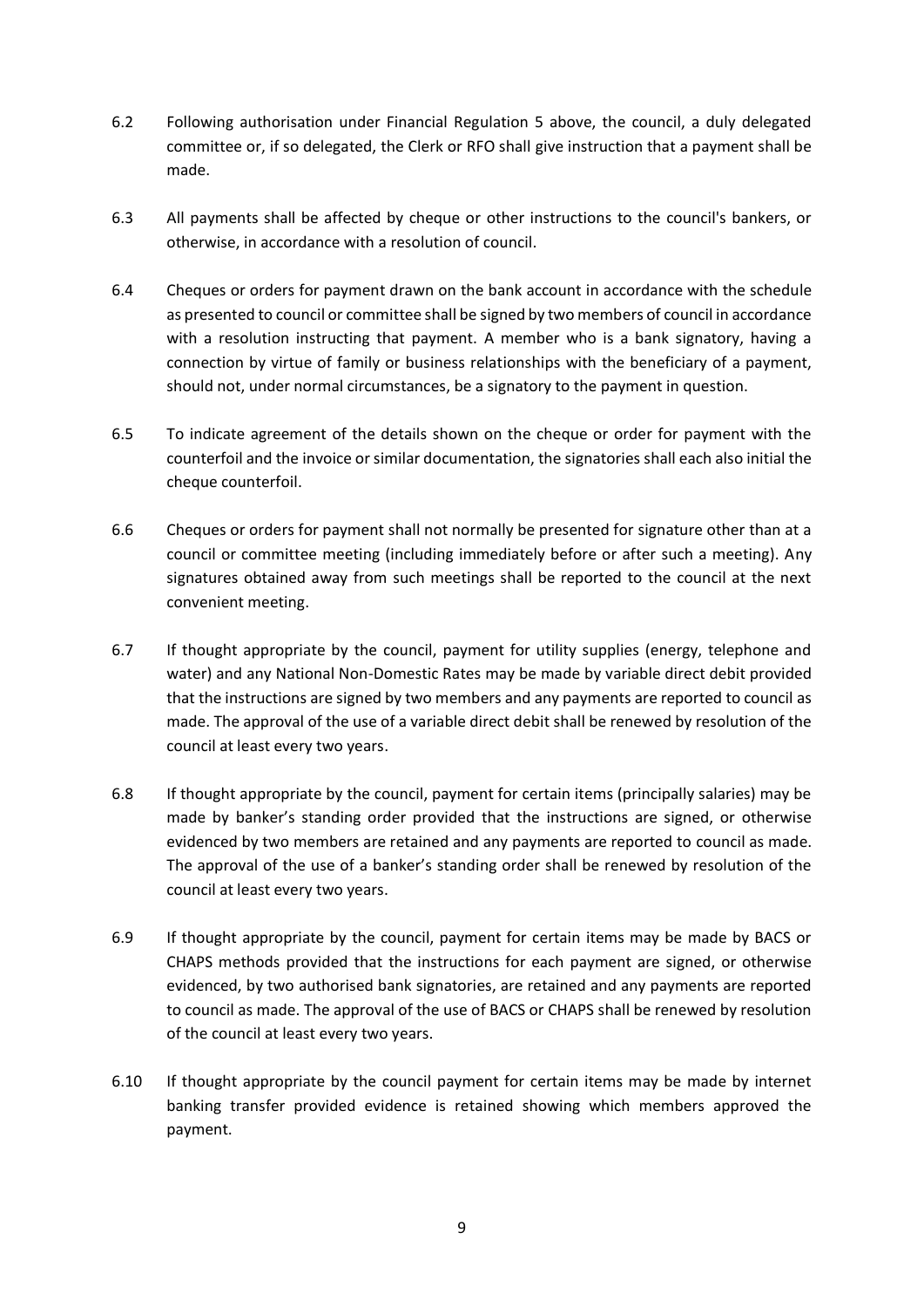- 6.11 Where a computer requires use of a personal identification number (PIN) or other password(s), for access to the council's records on that computer, a note shall be made of the PIN and Passwords and shall be handed to and retained by the Chairman of Council in a sealed dated envelope. This envelope may not be opened other than in the presence of two other councillors. After the envelope has been opened, in any circumstances, the PIN and / or passwords shall be changed as soon as practicable. The fact that the sealed envelope has been opened, in whatever circumstances, shall be reported to all members immediately and formally to the next available meeting of the council. This will not be required for a member's personal computer used only for remote authorisation of bank payments.
- 6.12 No employee or councillor shall disclose any PIN or password, relevant to the working of the council or its bank accounts, to any person not authorised in writing by the council or a duly delegated committee.
- 6.13 Regular back-up copies of the records on any computer shall be made and shall be stored securely away from the computer in question, and preferably off site.
- 6.14 The council, and any members using computers for the council's financial business, shall ensure that anti-virus, anti-spyware and firewall software with automatic updates, together with a high level of security, is used.
- 6.15 Where internet banking arrangements are made with any bank, the Clerk shall be appointed as the Service Administrator. The bank mandate approved by the council shall identify a number of councillors who will be authorised to approve transactions on those accounts. The bank mandate will state clearly the amounts of payments that can be instructed by the use of the Service Administrator alone, or by the Service Administrator with a stated number of approvals.
- 6.16 Access to any internet banking accounts will be directly to the access page (which may be saved under "favourites"), and not through a search engine or e-mail link. Remembered or saved passwords facilities must not be used on any computer used for council banking work. Breach of this Regulation will be treated as a very serious matter under these regulations.
- 6.17 Changes to account details for suppliers, which are used for internet banking may only be changed on written hard copy notification by the supplier and supported by hard copy authority for change signed by two members of the council. A programme of regular checks of standing data with suppliers will be followed.
- 6.18 Any Debit Card issued for use will be specifically restricted to the Clerk and will also be restricted to a single transaction maximum value of £500 unless authorised by council or finance committee in writing before any order is placed.
- 6.19 A pre-paid debit card may be issued to employees with varying limits. These limits will be set by the council. Transactions and purchases made will be reported to the council and authority for topping-up shall be at the discretion of the council.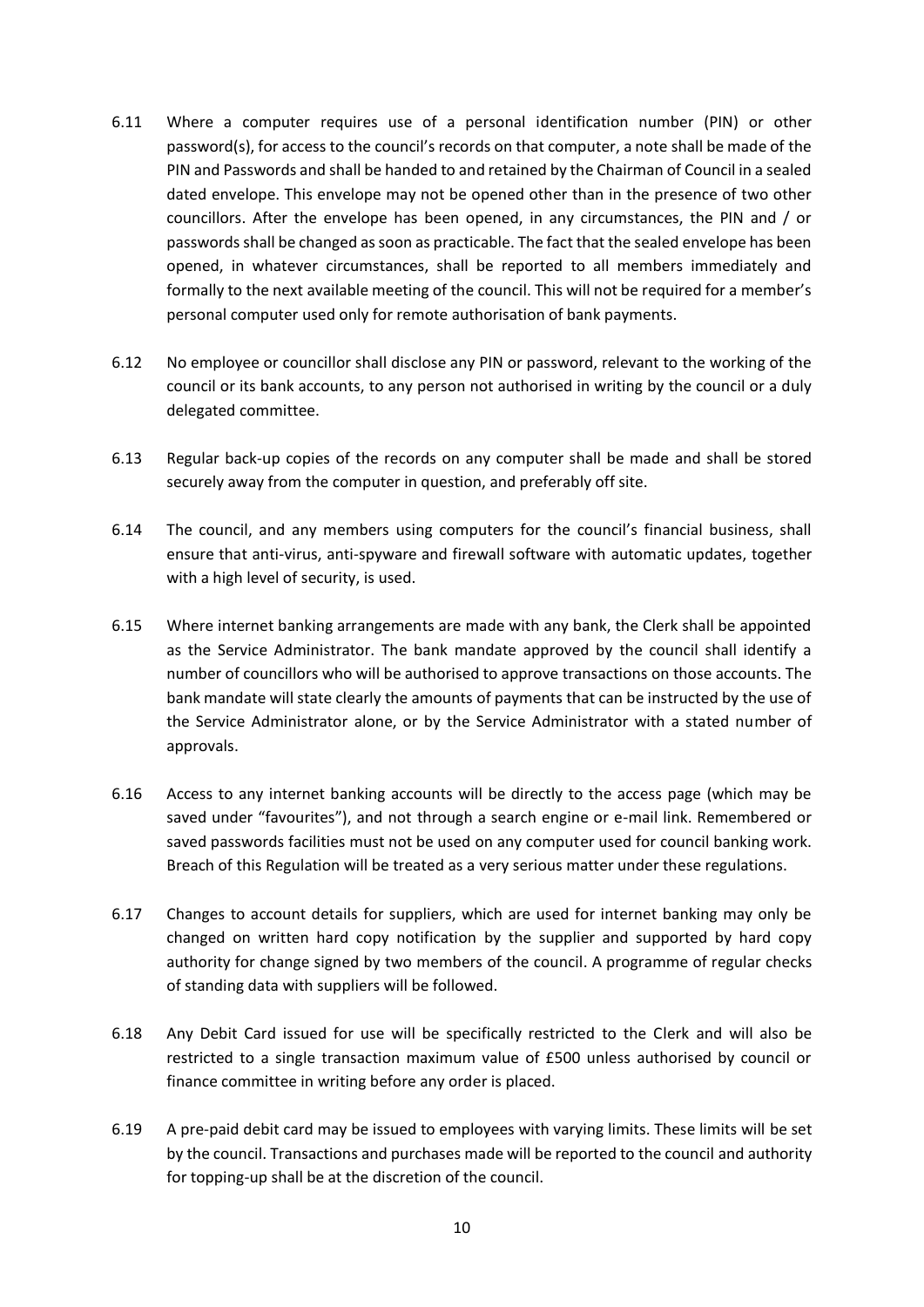- 6.20 Any corporate credit card or trade card account opened by the council will be specifically restricted to use by the Clerk and RFO and shall be subject to automatic payment in full at each month-end. Personal credit or debit cards of members or staff shall not be used under any circumstances.
- 6.21 The council will not maintain any form of cash float. All cash received must be banked intact. Any payments made in cash by the Clerk (for example for postage or minor stationery items) shall be refunded on a regular basis, at least quarterly.

## **7 Payment of salaries**

- 7.1 As an employer, the council shall make arrangements to meet fully the statutory requirements placed on all employers by PAYE and National Insurance legislation. The payment of all salaries shall be made in accordance with payroll records and the rules of PAYE and National Insurance currently operating, and salary rates shall be as agreed by council, or duly delegated committee.
- 7.2 Payment of salaries and payment of deductions from salary such as may be required to be made for tax, national insurance and pension contributions, or similar statutory or discretionary deductions must be made in accordance with the payroll records and on the appropriate dates stipulated in employment contracts, provided that each payment is reported to the next available council meeting, as set out in these regulations above.
- 7.3 No changes shall be made to any employee's pay, emoluments, or terms and conditions of employment without the prior consent of the council.
- 7.4 Each and every payment to employees of net salary and to the appropriate creditor of the statutory and discretionary deductions shall be recorded in a separate confidential record (confidential cash book). This confidential record is not open to inspection or review (under the Freedom of Information Act 2000 or otherwise) other than:
	- a) by any councillor who can demonstrate a need to know;
	- b) by the internal auditor;
	- c) by the external auditor; or
	- d) by any person authorised under Audit Commission Act 1998, or any superseding legislation.
- 7.5 The total of such payments in each calendar month shall be reported with all other payments as made as may be required under these Financial Regulations, to ensure that only payments due for the period have actually been paid.
- 7.6 An effective system of personal performance management should be maintained for the senior officers.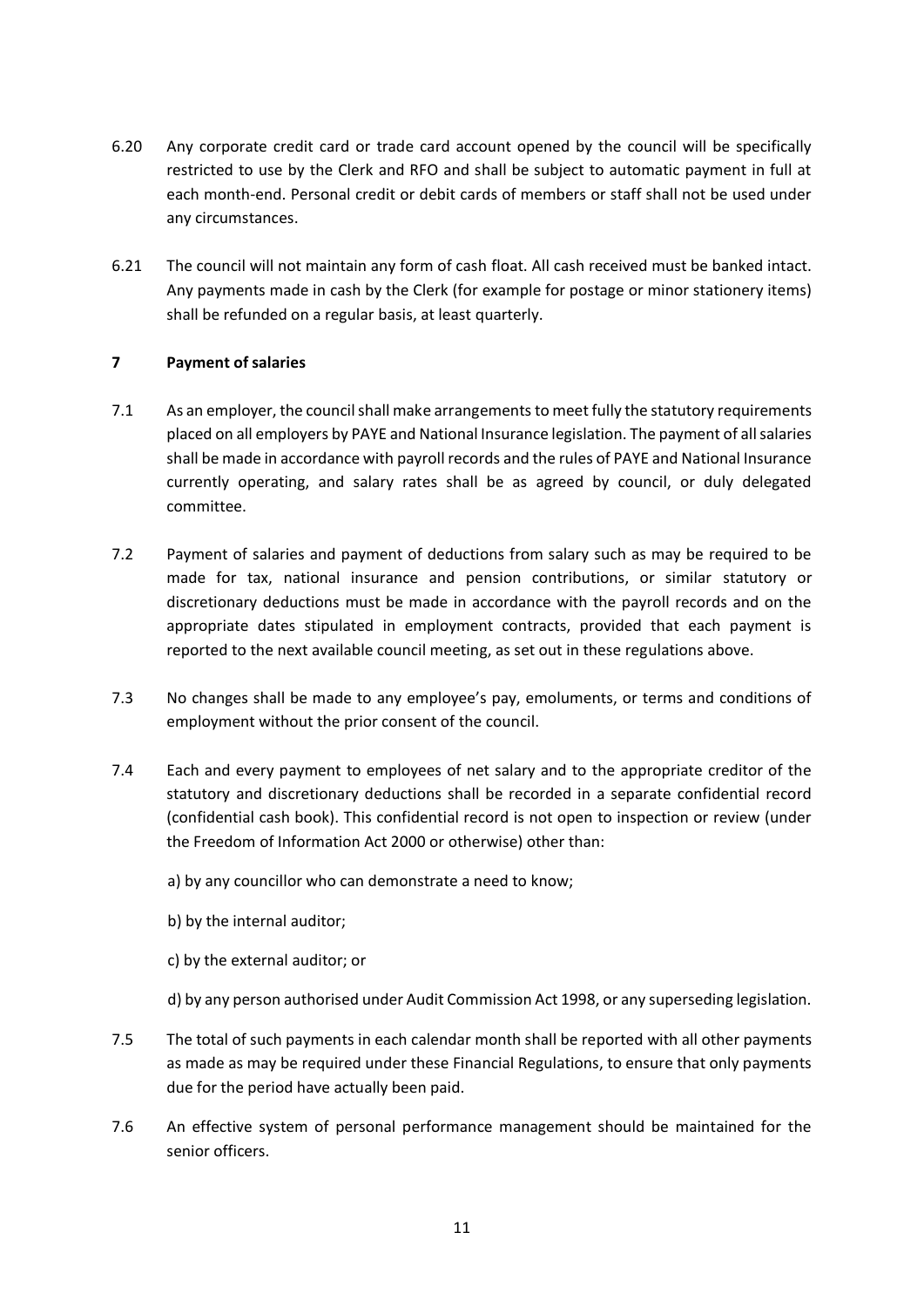- 7.7 Any termination payments shall be supported by a clear business case and reported to the council. Termination payments shall only be authorised by council.
- 7.8 Before employing interim staff, the council must consider a full business case.

## **8 Loans and investments**

- 8.1 All borrowings shall be affected in the name of the council, after obtaining any necessary borrowing approval. Any application for borrowing approval shall be approved by Council as to terms and purpose. The application for borrowing approval, and subsequent arrangements for the loan shall only be approved by full council.
- 8.2 Any financial arrangement which does not require formal borrowing approval from the Secretary of State (such as Hire Purchase or Leasing of tangible assets) shall be subject to approval by the full council. In each case a report in writing shall be provided to council in respect of value for money for the proposed transaction.
- 8.3 The council will arrange with the council's banks and investment providers for the sending of a copy of each statement of account to the Chairman of the council at the same time as one is issued to the Clerk or RFO.
- 8.4 All loans and investments shall be negotiated in the name of the council and shall be for a set period in accordance with council policy.
- 8.5 The council shall consider the need for an Investment Strategy and Policy which, if drawn up, shall be in accordance with relevant regulations, proper practices and guidance. Any Strategy and Policy shall be reviewed by the council at least annually.
- 8.6 All investments of money under the control of the council shall be in the name of the council.
- 8.7 All investment certificates and other documents relating thereto shall be retained in the custody of the RFO.
- 8.8 Payments in respect of short term or long-term investments, including transfers between bank accounts held in the same bank, or branch, shall be made in accordance with Regulation 5 (Authorisation of payments) and Regulation 6 (Instructions for payments).

## **9 Income**

- 9.1 The collection of all sums due to the council shall be the responsibility of and under the supervision of the RFO.
- 9.2 Particulars of all charges to be made for work done, services rendered or goods supplied shall be agreed annually by the council, notified to the RFO and the RFO shall be responsible for the collection of all accounts due to the council.
- 9.3 The council will review all fees and charges at least annually, following a report of the Clerk.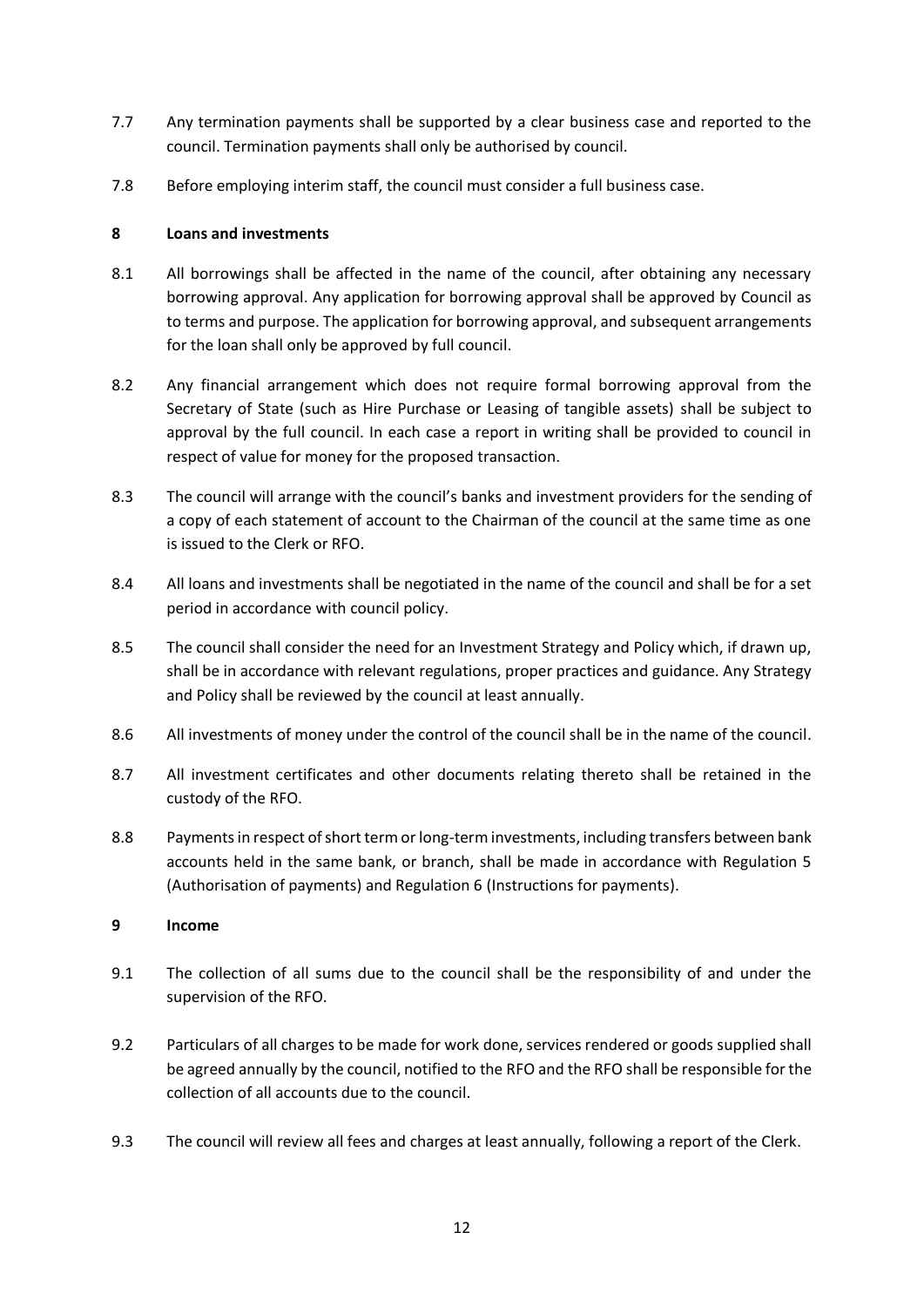- 9.4 Any sums found to be irrecoverable and any bad debts shall be reported to the council and shall be written off in the year.
- 9.5 All sums received on behalf of the council shall be banked intact as directed by the RFO. In all cases, all receipts shall be deposited with the council's bankers with such frequency as the RFO considers necessary.
- 9.6 The origin of each receipt shall be entered on the paying-in slip.
- 9.7 Personal cheques shall not be cashed out of money held on behalf of the council.
- 9.8 The RFO shall promptly complete any VAT Return that is required. Any repayment claim due in accordance with VAT Act 1994 section 33 shall be made at least annually coinciding with the financial year end.
- 9.9 Where any significant sums of cash are regularly received by the council, the RFO shall take such steps as are agreed by the council to ensure that more than one person is present when the cash is counted in the first instance, that there is a reconciliation to some form of control such as ticket issues, and that appropriate care is taken in the security and safety of individuals banking such cash.
- 9.10 Any income arising which is the property of a charitable trust shall be paid into a charitable bank account. Instructions for the payment of funds due from the charitable trust to the council (to meet expenditure already incurred by the authority) will be given by the Managing Trustees of the charity meeting separately from any council meeting (see also Regulation 16 below).

#### **10 Orders for work, goods and services**

- 10.1 An official order or letter shall be issued for all work, goods and services unless a formal contract is to be prepared or an official order would be inappropriate. Copies of orders shall be retained.
- 10.2 Order books shall be controlled by the RFO.
- 10.3 All members and officers are responsible for obtaining value for money at all times. An officer issuing an official order shall ensure as far as reasonable and practicable that the best available terms are obtained in respect of each transaction, usually by obtaining three or more quotations or estimates from appropriate suppliers, subject to any de minimis provisions in Regulation 11.1 below.
- 10.4 A member may not issue an official order or make any contract on behalf of the council.
- 10.5 The RFO shall verify the lawful nature of any proposed purchase before the issue of any order, and in the case of new or infrequent purchases or payments, the RFO shall ensure that the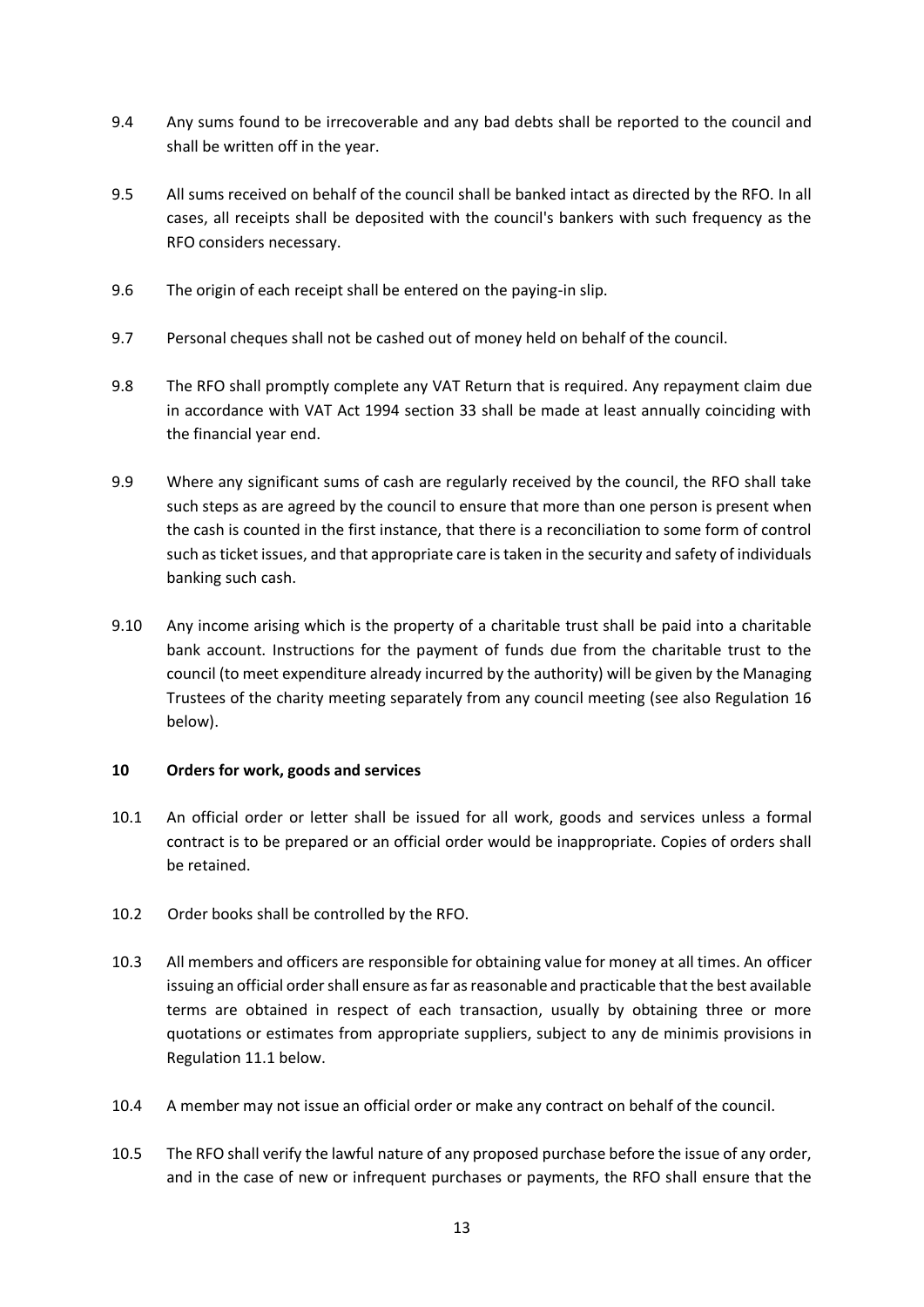statutory authority shall be reported to the meeting at which the order is approved so that the minutes can record the power being used.

## **11 Contracts**

- 11.1 Procedures as to contracts are laid down as follows:
	- a) Every contract shall comply with these financial regulations, and no exceptions shall be made otherwise than in an emergency provided that this regulation need not apply to contracts which relate to items (i) to (vi) below:

i. for the supply of gas, electricity, water, sewerage and telephone services;

ii. for specialist services such as are provided by legal professionals acting in disputes;

iii. for work to be executed or goods or materials to be supplied which consist of repairs to or parts for existing machinery or equipment or plant;

iv. for work to be executed or goods or materials to be supplied which constitute an extension of an existing contract by the council;

v. for additional audit work of the external auditor up to an estimated value of £500 (in excess of this sum the Clerk and RFO shall act after consultation with the Chairman and Vice Chairman of council); and

vi. for goods or materials proposed to be purchased which are proprietary articles and / or are only sold at a fixed price.

- b) Where the council intends to procure or award a public supply contract, public service contract or public works contract as defined by The Public Contracts Regulations 2015 ("the Regulations") which is valued at £25,000 or more, the council shall comply with the relevant requirements of the Regulations<sup>1</sup>.
- c) The full requirements of The Regulations, as applicable, shall be followed in respect of the tendering and award of a public supply contract, public service contract or public works contract which exceed thresholds in The Regulations set by the Public Contracts Directive 2014/24/EU (which may change from time to time)<sup>2</sup>.
- d) When applications are made to waive financial regulations relating to contracts to enable a price to be negotiated without competition the reason shall be embodied in a recommendation to the council.
- e) Such invitation to tender shall state the general nature of the intended contract and the Clerk shall obtain the necessary technical assistance to prepare a specification in

<sup>&</sup>lt;sup>1</sup> The Regulations require councils to use the Contracts Finder website to advertise contract opportunities, set out the procedures to be followed in awarding new contracts and to publicise the award of new contracts a Thresholds outcomby continued in awarding new contracts and to publicise the award of new contracts and to public served in

 $2$  Thresholds currently applicable are:

a) For public supply and public service contracts 209,000 Euros (£181,302)

b) For public works contracts 5,225,000 Euros (£4,551,413)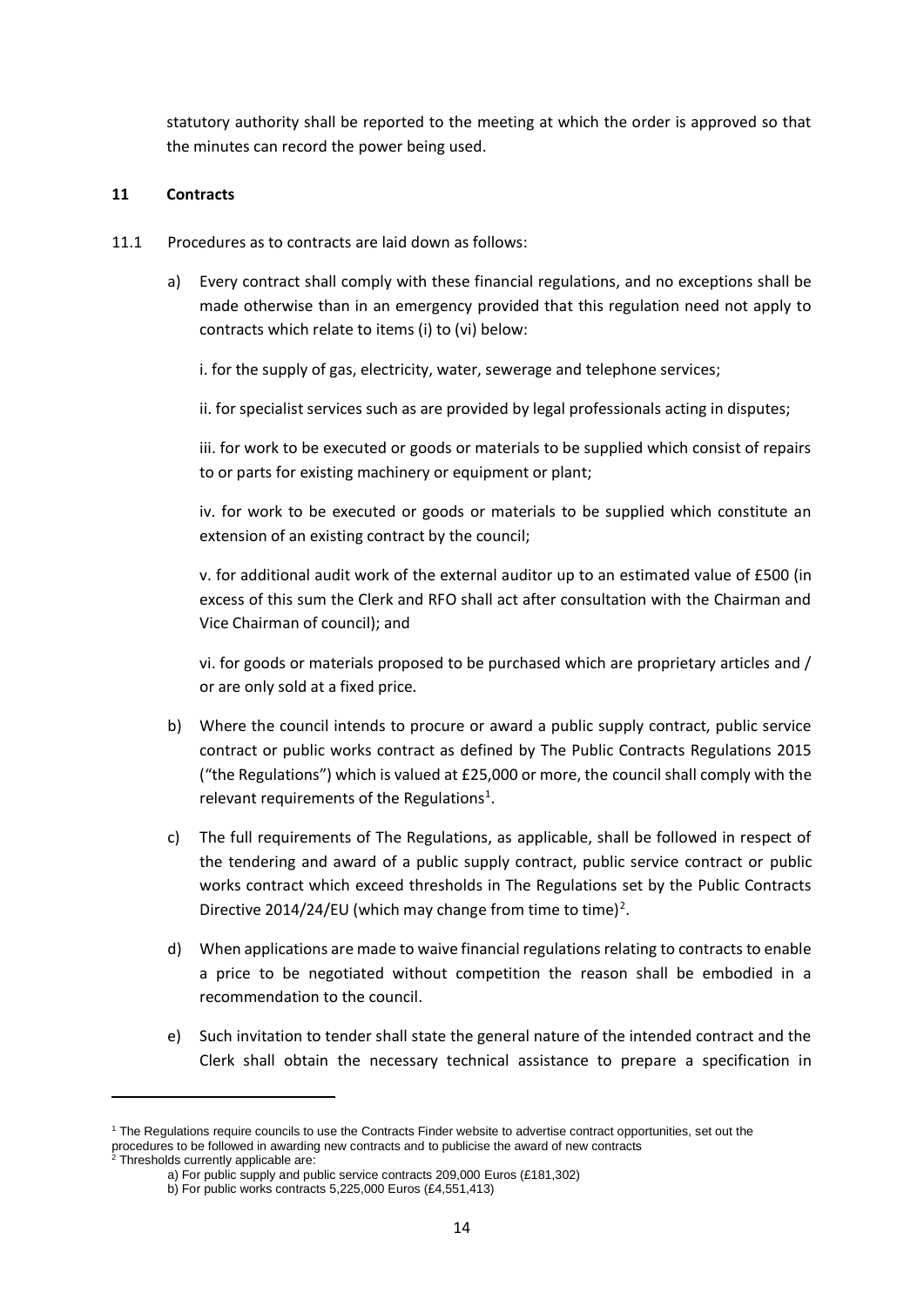appropriate cases. The invitation shall in addition state that tenders must be addressed to the Clerk in the ordinary course of post. Each tendering firm shall be supplied with a specifically marked envelope in which the tender is to be sealed and remain sealed until the prescribed date for opening tenders for that contract.

- f) All sealed tenders shall be opened at the same time on the prescribed date by the Clerk in the presence of at least one member of council.
- g) Any invitation to tender issued under this regulation shall be subject to Standing Orders 18(d) and shall refer to the terms of the Bribery Act 2010.
- h) When it is to enter into a contract of less than £25,000 in value for the supply of goods or materials or for the execution of works or specialist services other than such goods, materials, works or specialist services as are excepted as set out in paragraph (a) the Clerk or RFO shall obtain 3 quotations (priced descriptions of the proposed supply); where the value is below £4,000 and above £500 the Clerk or RFO shall strive to obtain 3 estimates. Otherwise, Regulation 10.3 above shall apply.
- i) The council shall not be obliged to accept the lowest or any tender, quote or estimate.
- j) Should it occur that the council, or duly delegated committee, does not accept any tender, quote or estimate, the work is not allocated and the council requires further pricing, provided that the specification does not change, no person shall be permitted to submit a later tender, estimate or quote who was present when the original decisionmaking process was being undertaken.

#### **12 Assets, properties and estates**

- 12.1 The Clerk shall make appropriate arrangements for the custody of all title deeds and Land Registry Certificates of properties held by the council. The RFO shall ensure a record is maintained of all properties held by the council, recording the location, extent, plan, reference, purchase details, nature of the interest, tenancies granted, rents payable and purpose for which held in accordance with Accounts and Audit Regulations.
- 12.2 No tangible moveable property shall be purchased or otherwise acquired, sold, leased or otherwise disposed of, without the authority of the council, together with any other consents required by law, save where the estimated value of any one item of tangible movable property does not exceed £250.
- 12.3 No real property (interests in land) shall be sold, leased or otherwise disposed of without the authority of the council, together with any other consents required by law. In each case a report in writing shall be provided to council in respect of valuation and surveyed condition of the property (including matters such as planning permissions and covenants) together with a proper business case (including an adequate level of consultation with the electorate).
- 12.4 No real property (interests in land) shall be purchased or acquired without the authority of the full council. In each case a report in writing shall be provided to council in respect of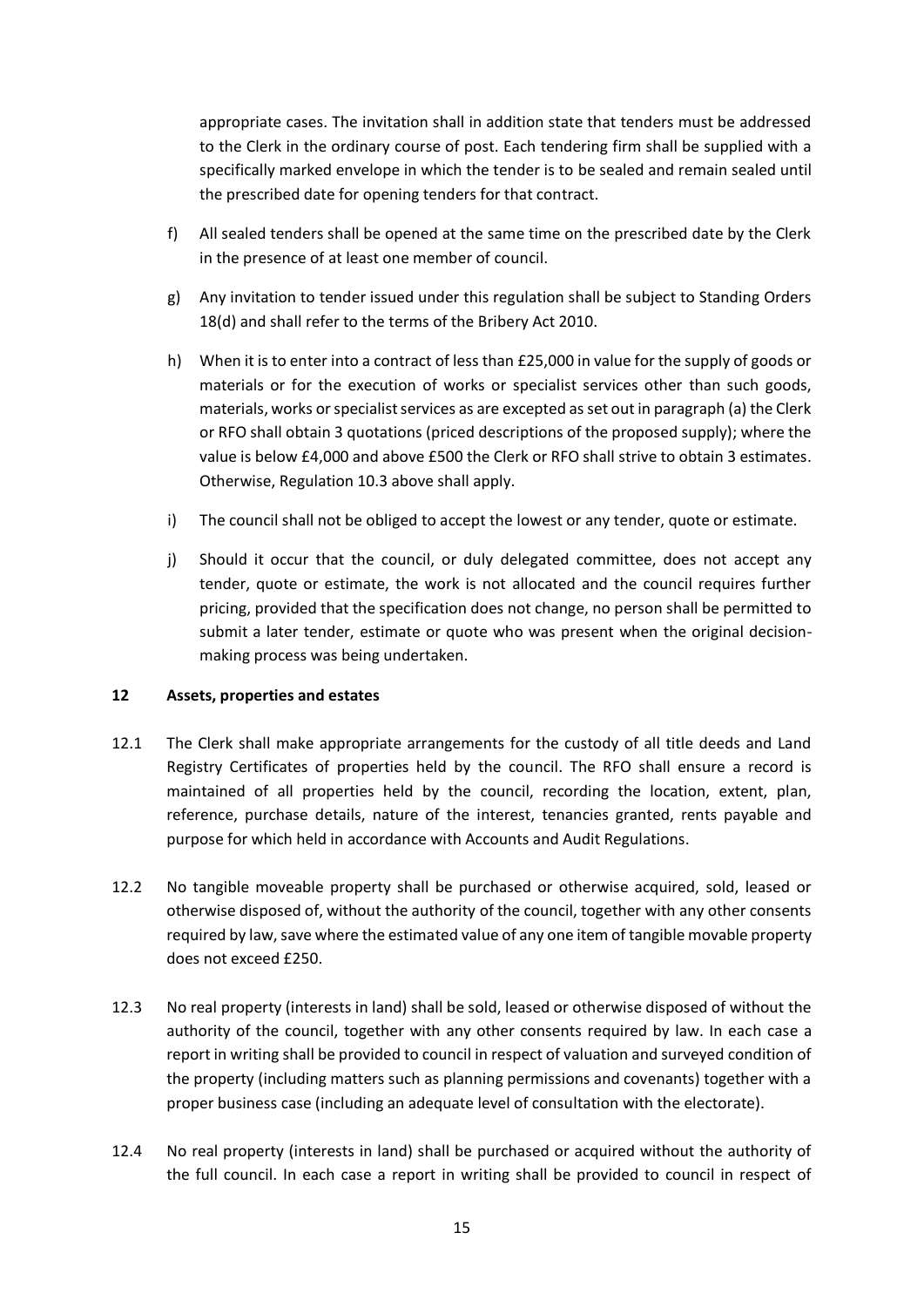valuation and surveyed condition of the property (including matters such as planning permissions and covenants) together with a proper business case (including an adequate level of consultation with the electorate).

- 12.5 Subject only to the limit set in Regulation 12.2 above, no tangible moveable property shall be purchased or acquired without the authority of the full council. In each case a report in writing shall be provided to council with a full business case.
- 12.6 The RFO shall ensure that an appropriate and accurate Register of Assets and Investments is kept up to date. The continued existence of tangible assets shown in the Register shall be verified at least annually, possibly in conjunction with a health and safety inspection of assets.

#### **13 Insurance**

- 13.1 Following the annual risk assessment (per Regulation 14), the RFO shall effect all insurances and negotiate all claims on the council's insurers.
- 13.2 The RFO shall give prompt notification of all new risks, properties or vehicles which require to be insured and of any alterations affecting existing insurances.
- 13.3 The RFO shall keep a record of all insurances effected by the council and the property and risks covered thereby and annually review it.
- 13.4 The RFO shall be notified of any loss liability or damage or of any event likely to lead to a claim, and shall report these to council at the next available meeting.
- 13.5 All appropriate members and employees of the council shall be included in a suitable form of security or fidelity guarantee insurance which shall cover the maximum risk exposure as determined annually by the council, or duly delegated committee.

#### **14 Risk management**

- 14.1 The council is responsible for putting in place arrangements for the management of risk. The Clerk shall prepare, for approval by the council, risk management policy statements in respect of all activities of the council. Risk policy statements and consequential risk management arrangements shall be reviewed by the council at least annually.
- 14.2 When considering any new activity, the Clerk shall prepare a draft risk assessment including risk management proposals for consideration and adoption by the council.

#### **15 Suspension and revision of Financial Regulations**

15.1 It shall be the duty of the council to review the Financial Regulations of the council from time to time. The Clerk shall make arrangements to monitor changes in legislation or proper